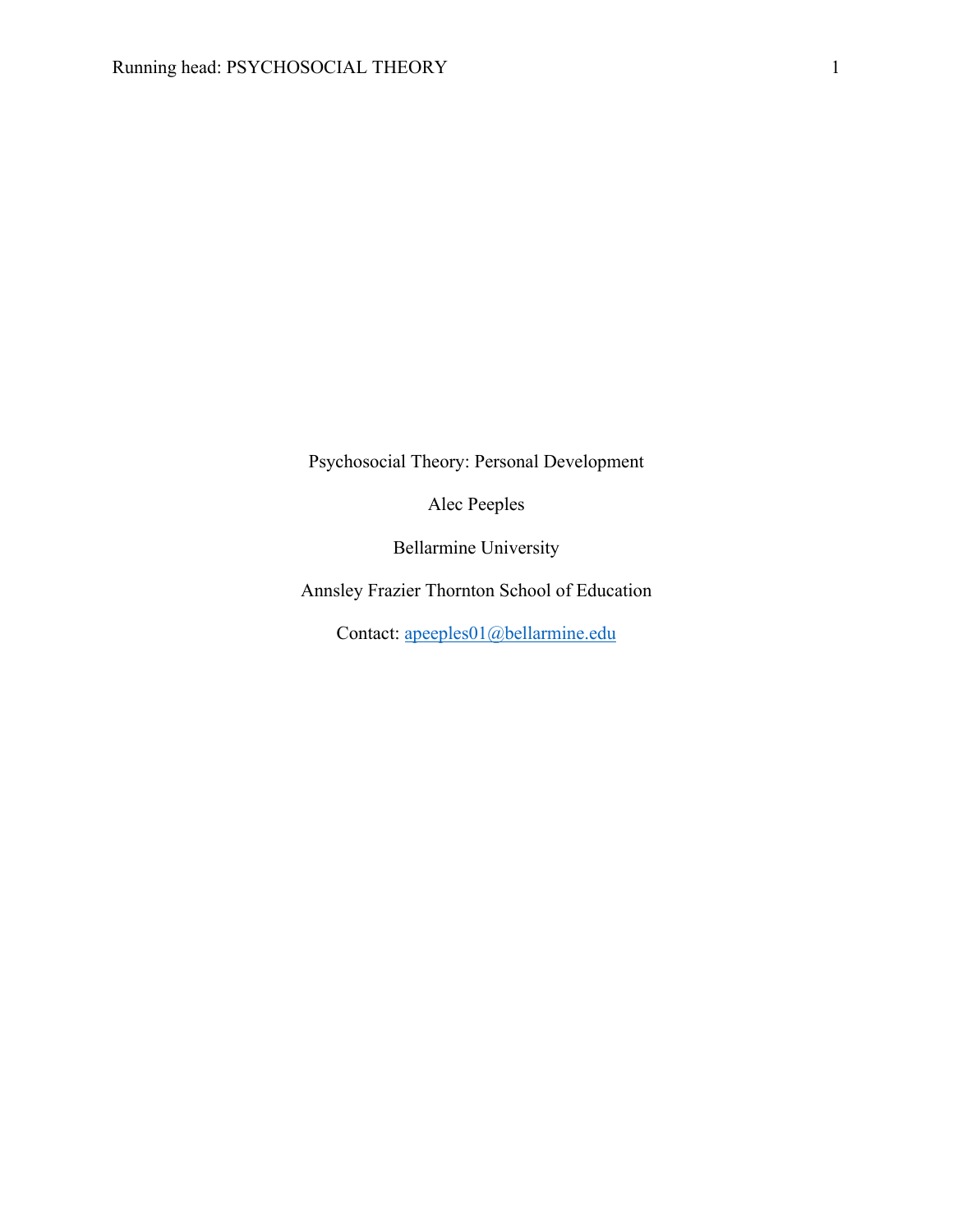## Abstract

When examining my own psychosocial development, I found the most benefit in utilizing multiple theories. In particular, I have reflected on my self-development by using Erikson's Identity Development Theory and Chickering's Developmental Vectors and Educationally Influential Environments. This self-assessment is not an exhaustive list of developmental milestones, but it will serve as an introduction to several pivotal moments as viewed through the lenses of the abovementioned theories.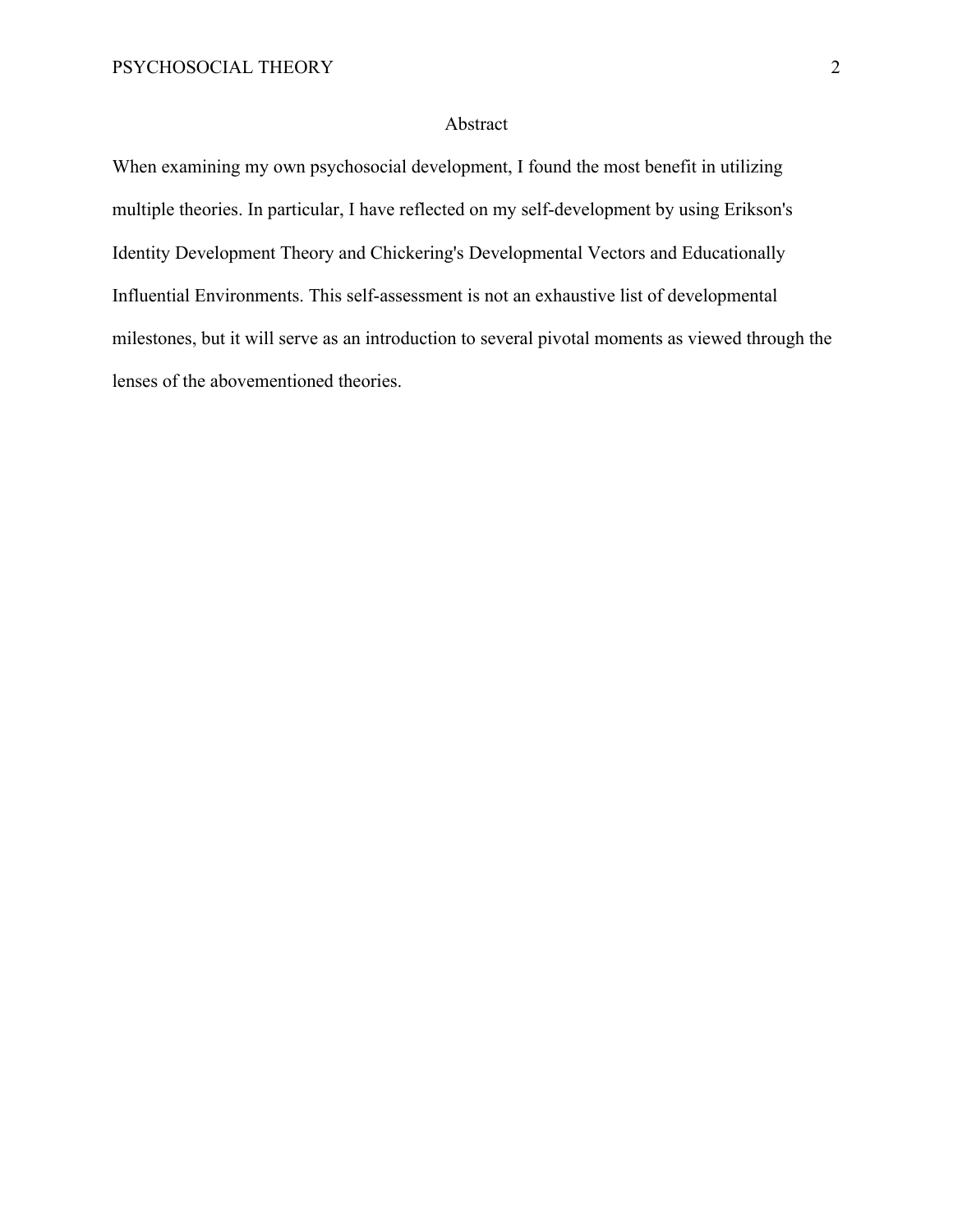#### **Psychosocial Theory: Personal Development**

Throughout my post-secondary studies I experienced several developmental crises that I felt worthwhile to analyze in this paper. These crises could be analyzed and examined using any number of theories, either individually or concurrently. These theories give a strong foundation for exploring the root of the crises, as well as the resulting development (or lack thereof). I feel that the moments and crises I've selected give the most high-level view of my own development leading to my identity today.

One of the first developmental moments I can pinpoint is my identity development, as discussing in Erikson's Identity Development Theory. As discussed in Erikson's Identity Development Theory, *Stage Five: Identity versus Identity Diffusion*, identity development begins when one gains independence, experiences the complexities of life, and explores the question "Who am I?" This stage is further defined by the feeling of mounting societal pressures to define one's identity. If one is unable to clearly define their sense of self or purpose, Erikson labels this as "identity diffusion." Identity diffusion is compounded when one has no clear understanding of their role, or a tendency to over-identify with influential people in their lives (Patton et al., 2015).

Looking back at my initial semester of community college, I now see how I struggled with identity versus identity diffusion. For the first time in my life, I was entirely responsible for my decisions regarding my future -- whether to stay near my hometown or move away, what major to pursue, what relationships and friendships were worth keeping -- and I grappled with this independence. As I went through the semester, this identity crisis was furthered by my interactions with professors and peers. During high school, I had rebelled against the beliefs I had been raised with. Now, I was having to finally define those beliefs in the face of seeing my community for what it was. I was beginning to understand the monoculturalism in my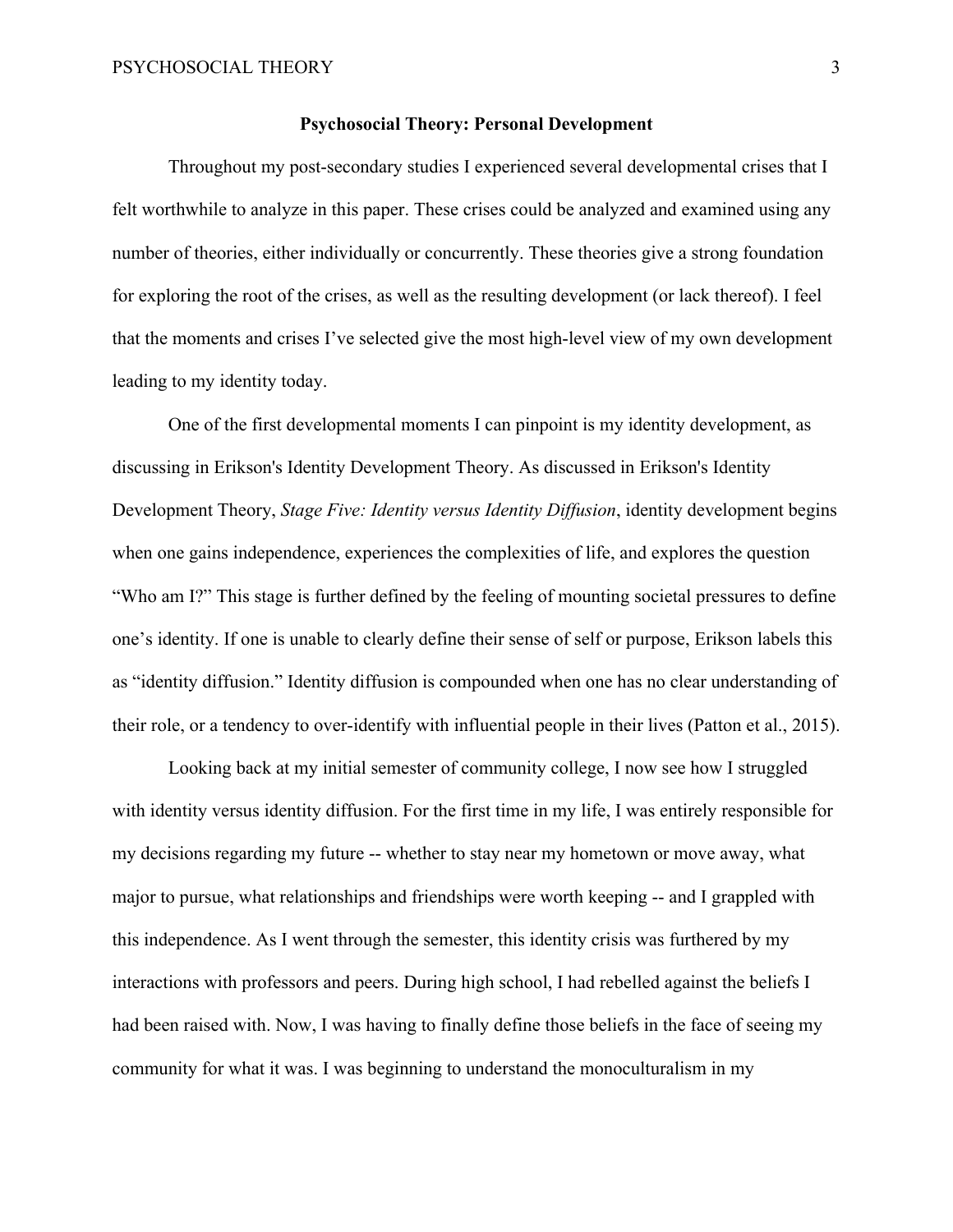community and how it limited understanding and tolerance. I was also beginning to see the radical difference in the prevailing religious and political beliefs and my own emerging ideals.

As I battled with my perception of and relationship with the community I was raised in, I began to fully realize and build upon the identity foundations I had established during my teenage years. This cycle of crisis, resolution, and commitment is fundamental to Erikson's theory (Patton et al., 2015). While I was still a long way from where I am now, it was this crisis that springboarded how I made decisions during my early 20s. I knew that I had to leave my community in order to escape the ignorance and monoculturalism of rural Kentucky. I felt that art, spirituality, self-expression, and many other aspects of my own identity would never flourish if I didn't experience something radically different. However, this radical difference was still some time away.

Moving on to my experience at Eastern Kentucky University (EKU), I will use Chickering's Developmental Vectors and Educationally Influential Environments to examine the developments made here. Chickering uses seven vectors that contribute to the formation of identity. According to Patton et al. (2015), "Chickering's work takes into account emotional, interpersonal, ethical, and intellectual aspects of development." I feel this holistic approach to development is especially relevant to this time in my life. First and foremost, my experience at EKU was a furthering of my independence; it was my first experience living many hours away from home, having complete autonomy, and ultimately being responsible for my own success and failure. However, what stood out during this time was my exposure to new ideas in the classroom, new experiences, and a new environment.

Of all the new experiences and responsibilities, I believe the most impactful was simply the courses and classroom experience. Engaging with professors in a more direct and thought-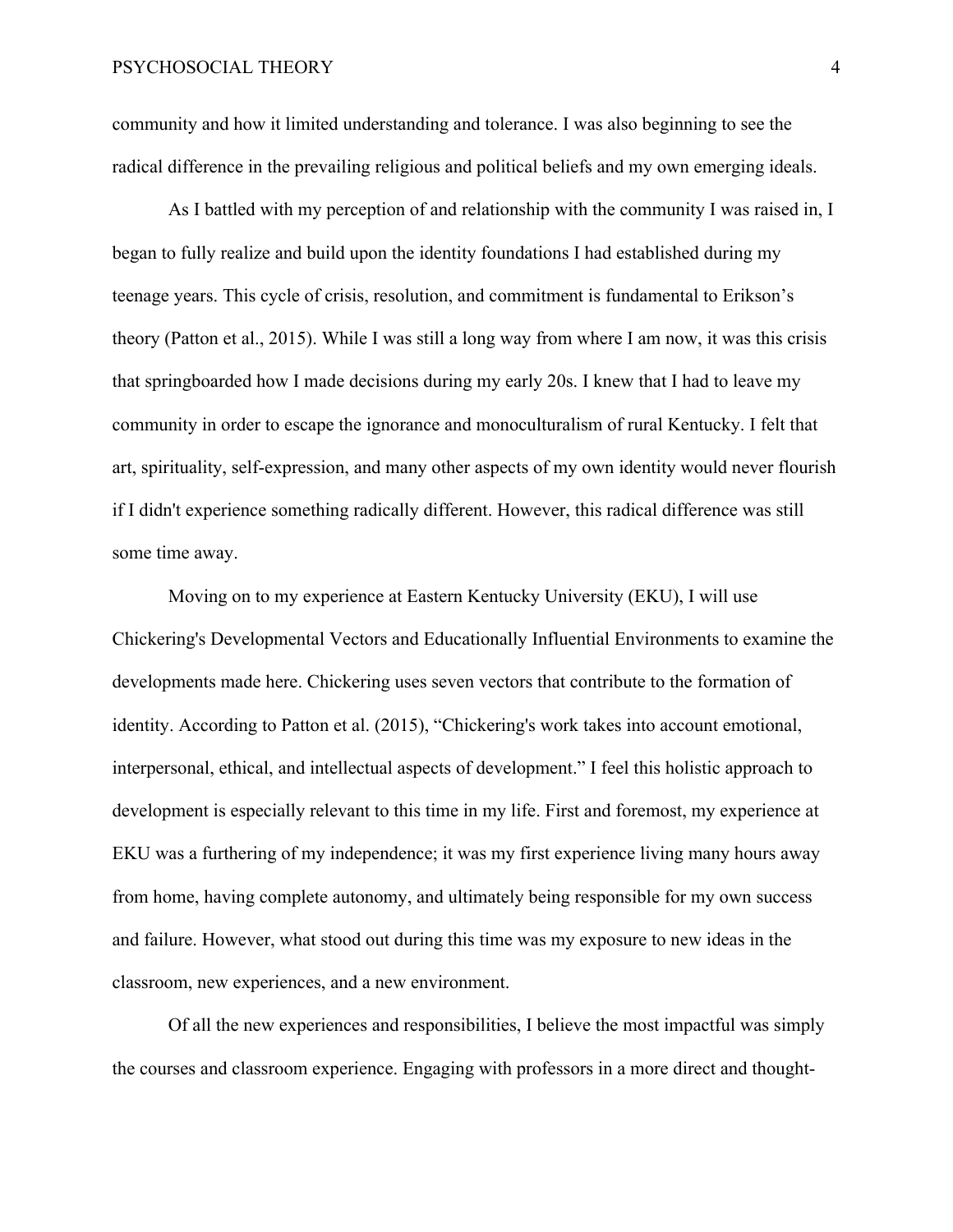### PSYCHOSOCIAL THEORY 5

provoking manner than in my prior classrooms, grappling with topics such as philosophy, anthropology, and theology, and finally deciding on a major (music) all sent me into a new identity crisis. I grew up in a family that was religious but not overly so. In high school, I, like many teenagers, began my own questioning of religion. Eventually, I settled into a staunch and pessimistic atheism. I distinctly remember my first Theology course at EKU, Religions of the World, where for the first time I was exposed to spiritual ideas outside of southern Protestantism. What interested me most of all was Eastern theology; the exposure to this would start a chain reaction that has led me to where I now call home. Additionally, I had finally decided to pursue music — a decision I made out of pure self-indulgence, though not without my own reasons.

How this relates to Chickering's theory is explained in two vectors, *Developing Purpose* and *Developing Integrity*. In *Developing Purpose*, Chickering notes the importance of "developing clear vocational goals" and "making meaningful commitments to specific personal interests and activities" (Patton et al., 2015, p. 263). *Developing Integrity* is explained as progressing to a humanized value system in which one can balance social responsibility and self-interest, and where core values are affirmed and strengthened. This exposure to new cultures and religions served to satisfy both of these vectors. Not only was I developing a deeper connection to humanity and the world around me, but I was also gaining many new ideas and interests that I felt compelled to explore professionally and personally.

Moving into the last period of time, during my studies at Bellarmine University, I will continue using Chickering's Developmental Vectors. There are many things that occurred during this time period that I could examine through various vectors, including *Managing Emotions*, *Developing Mature Interpersonal Relationships*, or *Moving Through Autonomy Toward Interdependence.* However, I would like to focus on *Establishing Identity.* Within this vector,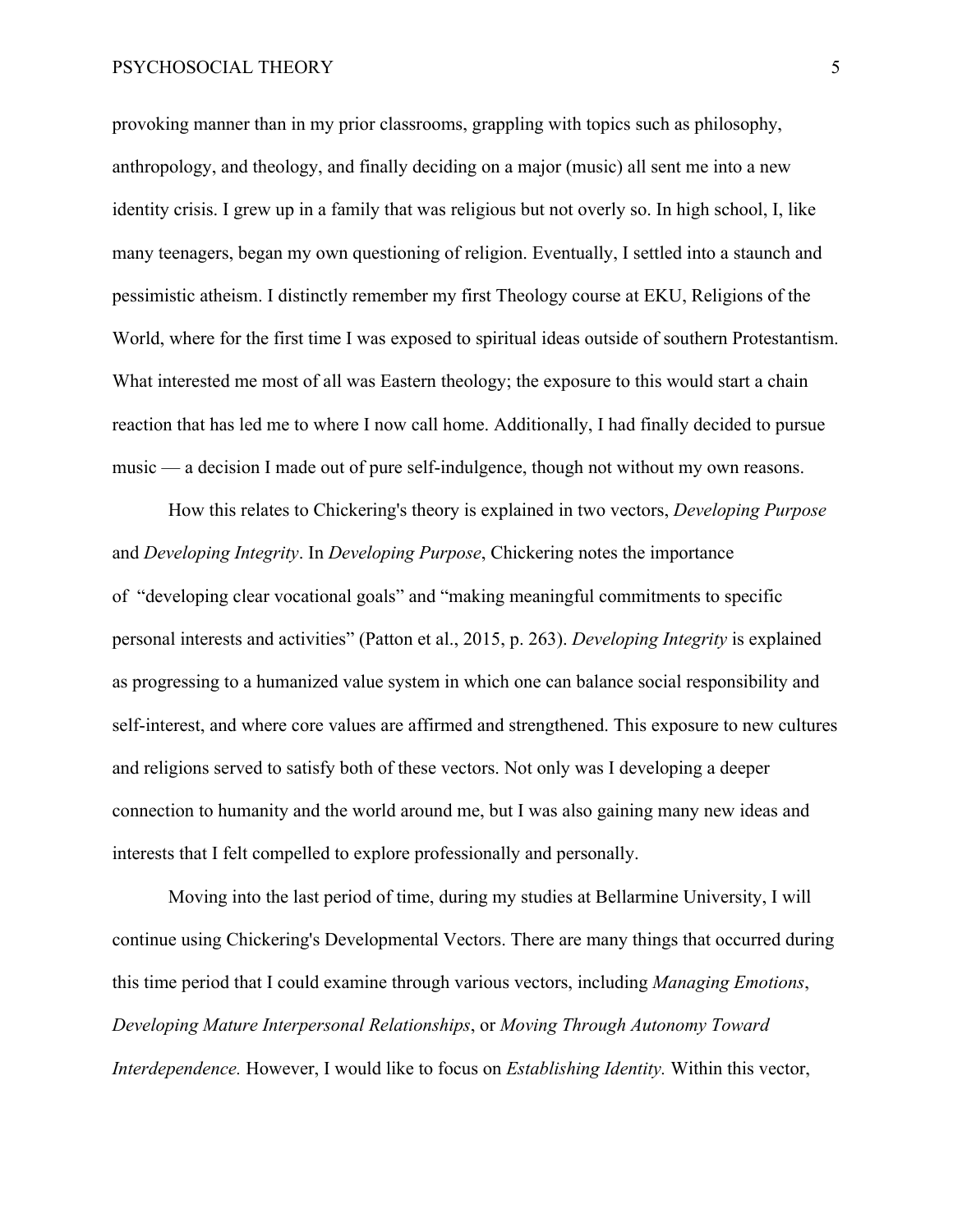### PSYCHOSOCIAL THEORY 6

Chickering describes how one establishes their identity by finding comfort with body, appearance, gender, sexual orientation, and other senses of one's social and cultural heritages (Patton et al., 2015). Self-acceptance and self-esteem and personal stability and integration are vital outcomes of this vector.

While at Bellarmine, and perhaps more importantly while living in Louisville, I was exposed to an array of people and experiences. Finding and developing my musical talents, connecting with professors from various disciplines, making new friends and developing strong relationships, and taking my first trips outside of America were all catalysts in my own journey of establishing identity. Performing my music live was a large part of establishing and improving upon my self-esteem. The simple act of taking my art and self-expression public taught me how to accept and strengthen my resolve based on criticism and feedback. My first trips outside of America as a backpacker taught me about my own social and cultural heritages, and opened my eyes to a world outside of America. The sum of these things was the stability and integration of what I'd come to understand as my identity and my role as a being on this planet.

My development did not stop here — it continues to this day. Nor have I adequately covered the many events of crisis and commitment. I am, however, confident in my understanding that no single theory is complete, nor does any single theory suit my own journey. Instead, I've found the benefit of examining my experience through various theories as a way to understand my own ongoing self-development.